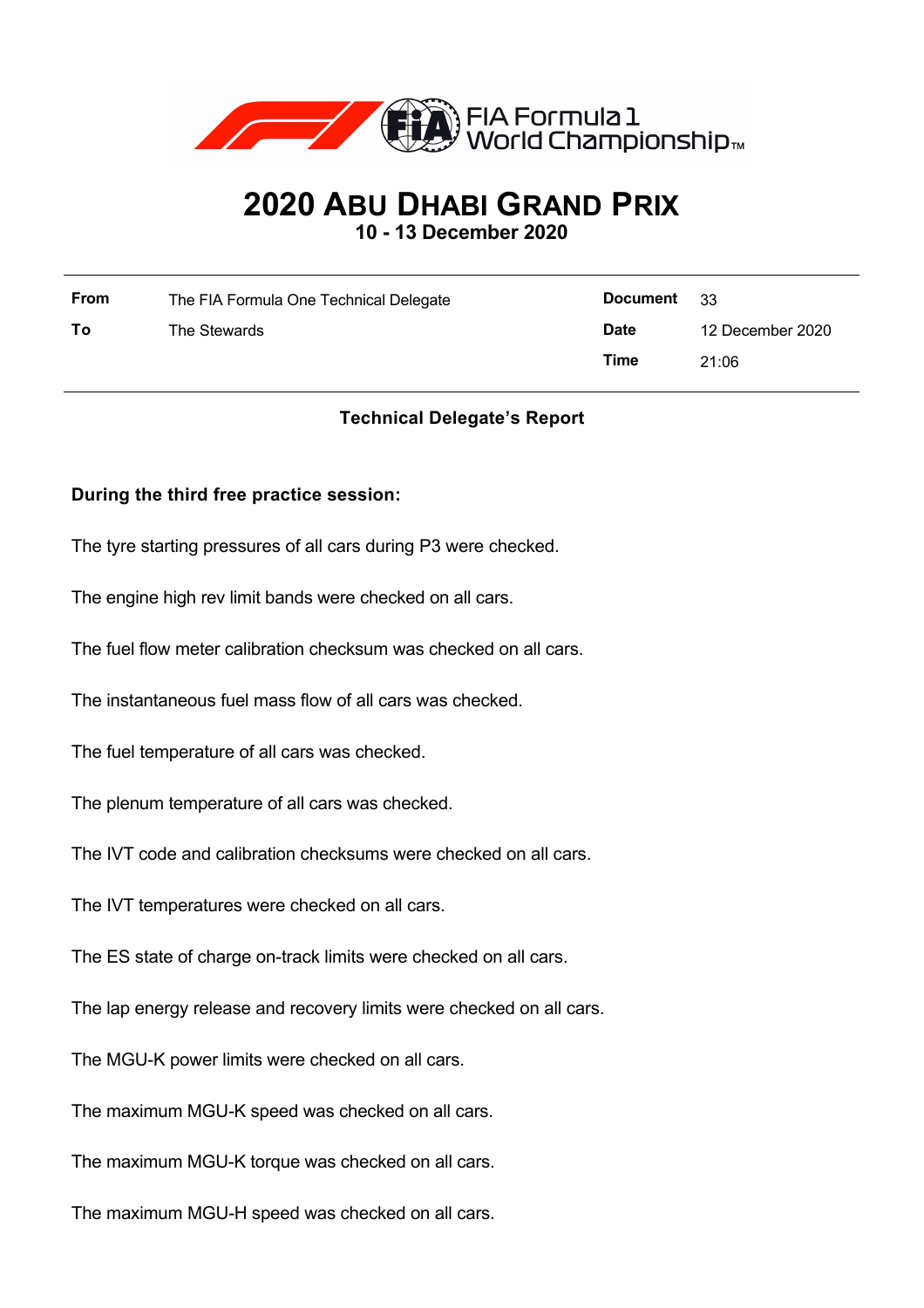## **After the third free practice session:**

An engine oil sample was taken from car number 23.

#### **Before the qualifying practice session:**

A fuel sample was taken from car numbers 16 and 99.

An engine oil sample was taken from car number 16 and 99.

It was confirmed for all cars that the gear ratios used during the remainder of this Event belong to the gear ratios declared to the FIA technical delegate at or before the first Event of the 2020 Championship.

The thickness of the brake discs of all cars taking part in the qualifying session was checked.

#### **During the qualifying practice session:**

Car numbers 77, 05, 33, 23, 04, 03, 07, 51 and 63 were weighed.

The weight distribution was checked on car numbers 77, 05, 33, 23, 04, 03, 07, 51 and 63.

The tyre starting pressures of all cars during the qualifying sessions were checked.

## **After the qualifying practice session:**

Car numbers 44, 77, 16, 33, 23, 55, 04, 26, 10 and 18 were weighed.

Car numbers 44, 77, 16, 33, 23, 55, 04, 26, 10 and 18 were checked for the following:

- 1) Bodywork around the front wheels
- 2) Front wing height and overhang
- 3) Rear wing height and overhang
- 4) Front and rear wing width
- 5) Rear wing configuration
- 6) Rear bodywork area
- 7) Rear winglet height
- 8) Stepped bottom
- 9) Diffuser height
- 10) Diffuser width
- 11) Overall height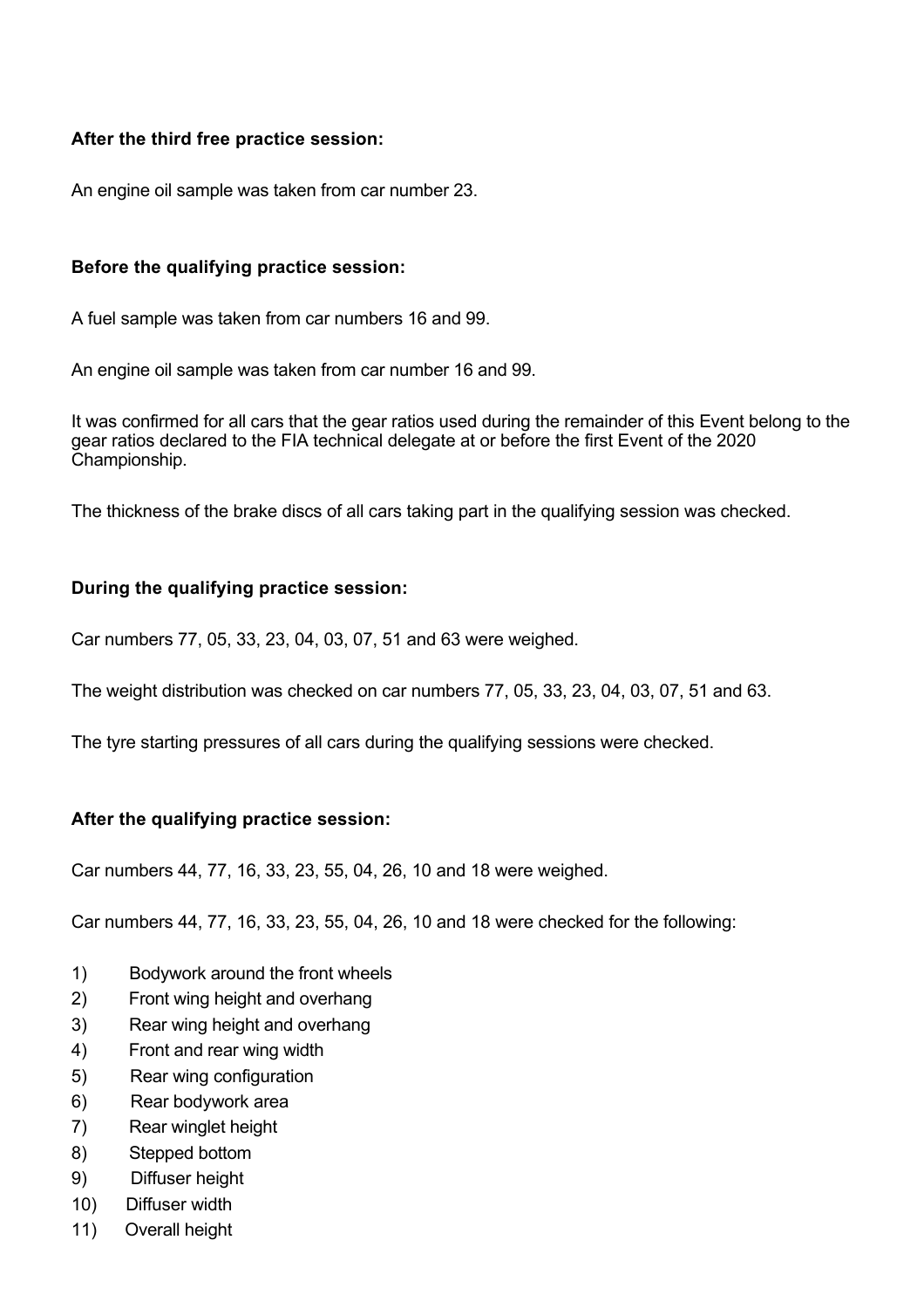#### 12) Overall width

The chassis identification transponders have been confirmed for car numbers 44, 77, 16, 33, 23, 55, 04, 26, 10 and 18.

The profile of the prescribed front wing section in Article 3.3.1 of the 2020 Formula One Technical Regulations was checked on car numbers 44, 77, 16, 33, 23, 55, 04, 26, 10 and 18.

The minimum distance between the adjacent rear wing sections at any longitudinal vertical plane was checked on car numbers 44, 77, 16, 33, 23, 55, 04, 26, 10 and 18.

It was confirmed for car numbers 44, 77, 16, 33, 23, 55, 04, 26, 10 and 18 that any vertical cross section of bodywork normal to the car centre line and situated in the volumes defined in Article 3.5.7 form one tangent continuous curve on its external surface with a radius no less than 75mm.

The concave radius of sections of the two rear wing elements which are in contact with the external air stream was checked on car numbers 44, 77, 16, 33, 23, 55, 04, 26, 10 and 18.

The front and rear brake air duct dimensions were checked on car numbers 44, 77, 16, 33, 23, 55, 04, 26, 10 and 18.

The inclination, the diameter and the position of the last 150mm of the exhaust tailpipes were checked on car numbers 44, 77, 16, 23, 55, 04, 26, 10 and 18.

The front axle ride height change with steer was checked on car numbers 04, 26 and 18.

The uppermost rear wing element adjustable positions were checked on car numbers 44, 77, 05, 16, 33, 23, 55, 04, 03, 26, 10, 18, 99, 51 and 06.

The engine high rev limit bands were checked on all cars.

The plenum temperature was checked on all cars.

The IVT code and calibration checksums were checked on all cars.

The IVT temperatures were checked on all cars.

The ES state of charge on-track limits were checked on all cars.

The lap energy release and recovery limits were checked on all cars.

The MGU-K power limits were checked on all cars.

The maximum MGU-K speed was checked on all cars.

The maximum MGU-K torque was checked on all cars.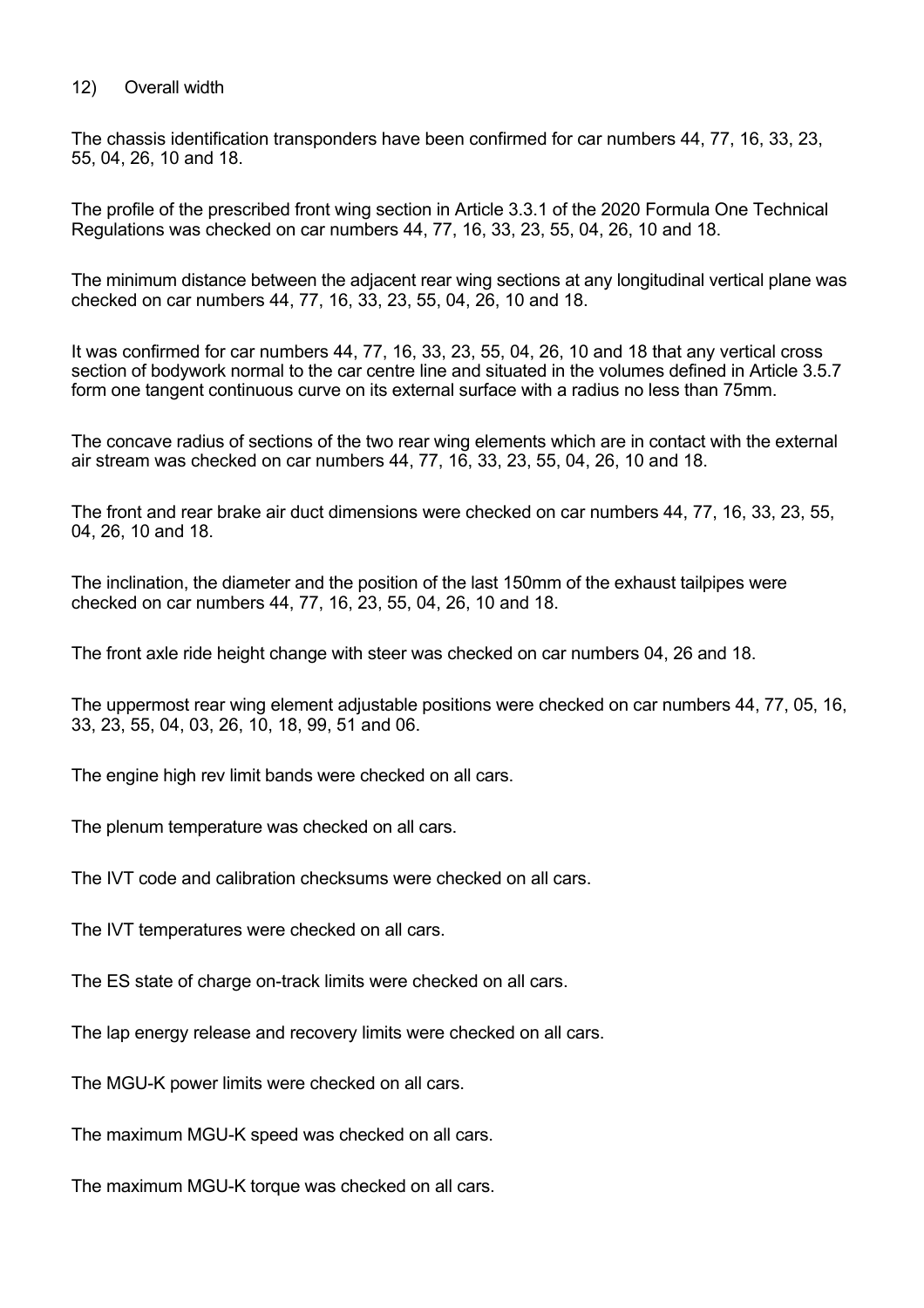The maximum MGU-H speed was checked on all cars.

The session type has been confirmed for all cars.

Chassis FIA checksum was checked on all cars taking part in the qualifying sessions.

The torque coordinator demands were checked on all cars.

The torque control was checked on all cars.

The rear brakes pressure control was checked on all cars.

Gear shift data checks have been carried out for car number 16.

The steering wheel of all cars has been checked.

It was verified on all cars that the PCU dash board display configuration was not changed.

Custom software version checks have been carried out on all cars.

It was checked that all cars did not exceed 15000 rpm during the qualifying practice session.

The fuel pressure of all cars during the qualifying session was checked.

The logged pressure within the engine cooling system during the qualifying session was checked on all cars.

The tyres used by all drivers during the sessions today have been checked.

Fuel flow meter calibration checksums were checked on all cars.

The instantaneous fuel mass flow of all cars was checked.

The fuel temperature of all cars was checked.

Fuel samples were taken from car numbers 77, 04 and 18.

All the fuel samples have been checked for density and analysed by gas chromatography.

The results of fuel analyses show that the fuels were the same as ones, which had been approved for use by the relevant competitors prior to the Event. Further the density change of the fuel samples taken today was within the permitted limits.

An engine oil sample was taken from car number 18.

The engine oil samples have been analysed by FTIR spectroscopy and viscometry.